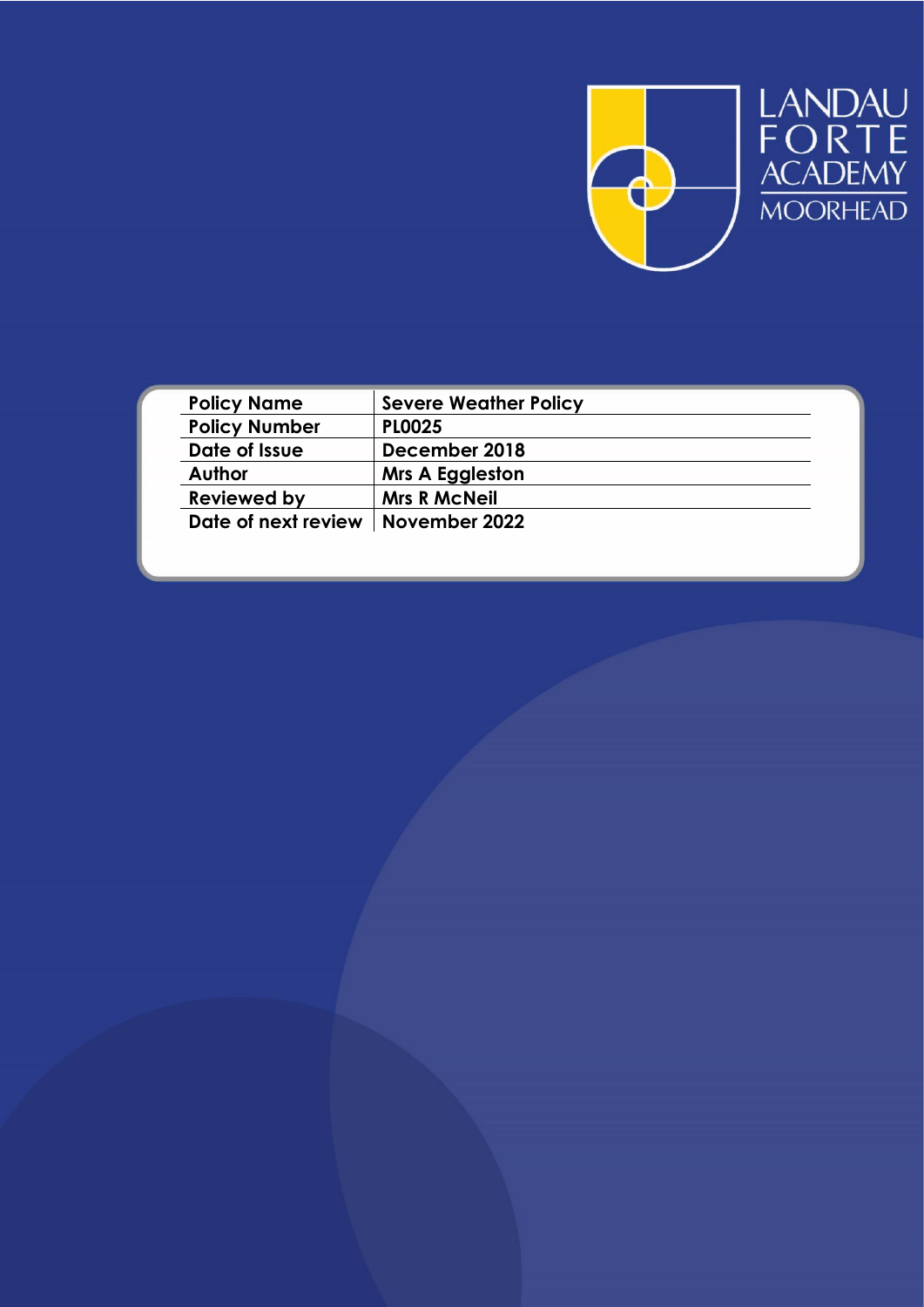# **Policy review dates and changes**

| <b>Review date</b> | By whom             | <b>Summary of changes made</b>                                    | <b>Date</b><br>implemented |
|--------------------|---------------------|-------------------------------------------------------------------|----------------------------|
| January<br>2022    | <b>Mrs R McNeil</b> | Updated communication media to<br>include Class Dojo and Facebook | January 2022               |
|                    |                     |                                                                   |                            |
|                    |                     |                                                                   |                            |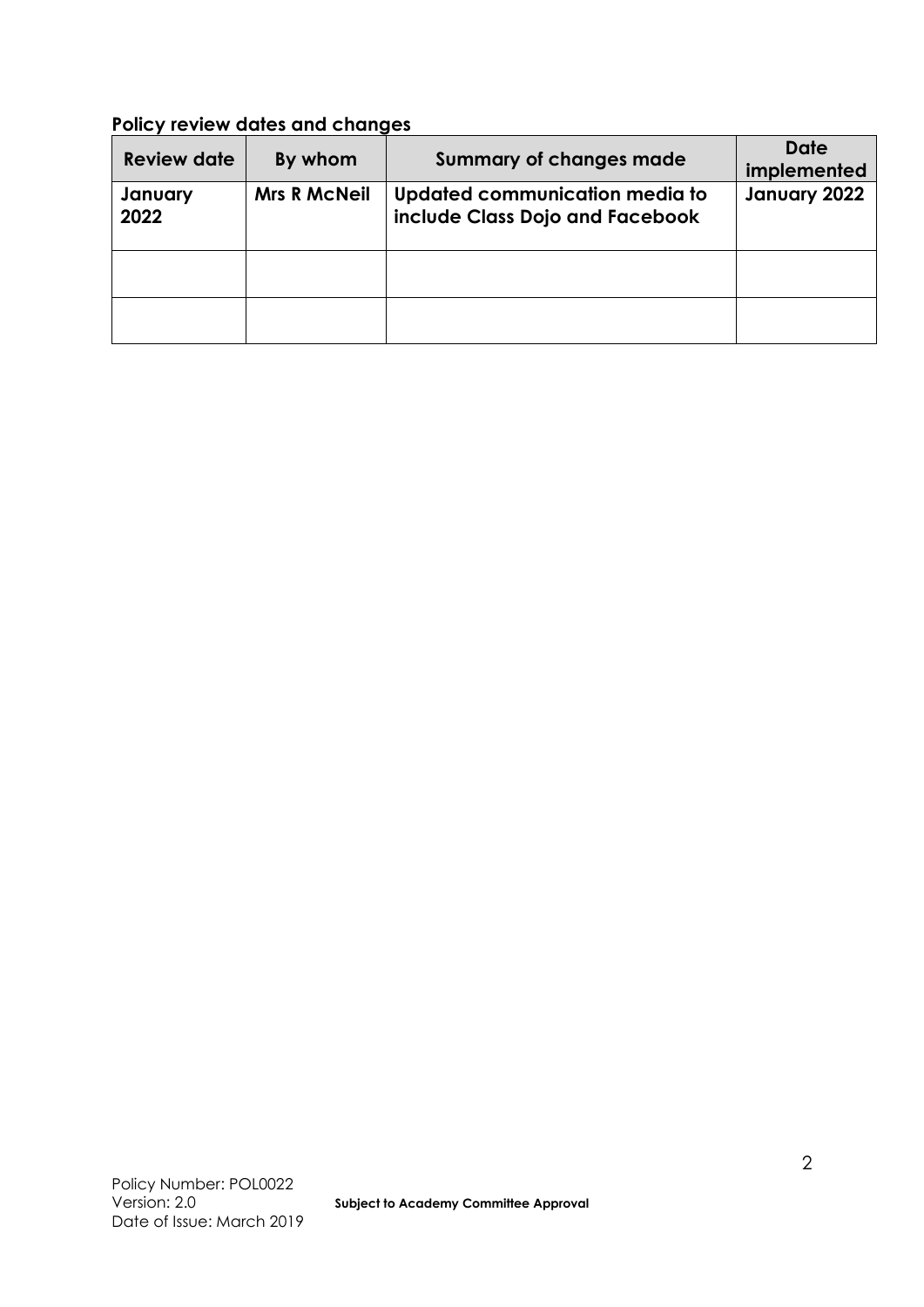# **Rationale**

At Landau Forte Academy Moorhead the health, safety and well-being of children and staff are paramount. This policy and procedure has been written to ensure that communication systems are robust and effective in relaying information to parents/carers as quickly as possible.

The decision to close the school will be made by the Headteacher. The school will only be closed if one or more of the following conditions apply.

- Insufficient staff are able to come in to keep the school running safely.
- Conditions on site are dangerous.
- Conditions are considered to be or are anticipated to later become too hazardous to travel for staff and students.

# **Implementation of Policy**

The school will implement the following procedures in the event of severe weather:

- The Headteacher will make a decision as to whether to open by 7am.
- Members of staff will be informed and advised only to travel if safe to do so and if required to supervise children.
- Members of staff who arrive at work will be asked to stay to assist with the communication to parents/carers. Staff may return home once all children have been collected safely and the premises have been secured and closed.
- Parents will be informed by 7am and information will be communicated via the following mediums:
	- Class Dojo
	- School Facebook page
	- Website <https://lfadm.org.uk/>
	- Radio Station Radio Derby: Main switchboard: 01332 361111.

If parents assume that the school is closed, but it is actually open, the absence will be recorded as unauthorised unless the Headteacher is satisfied there are exceptional circumstances.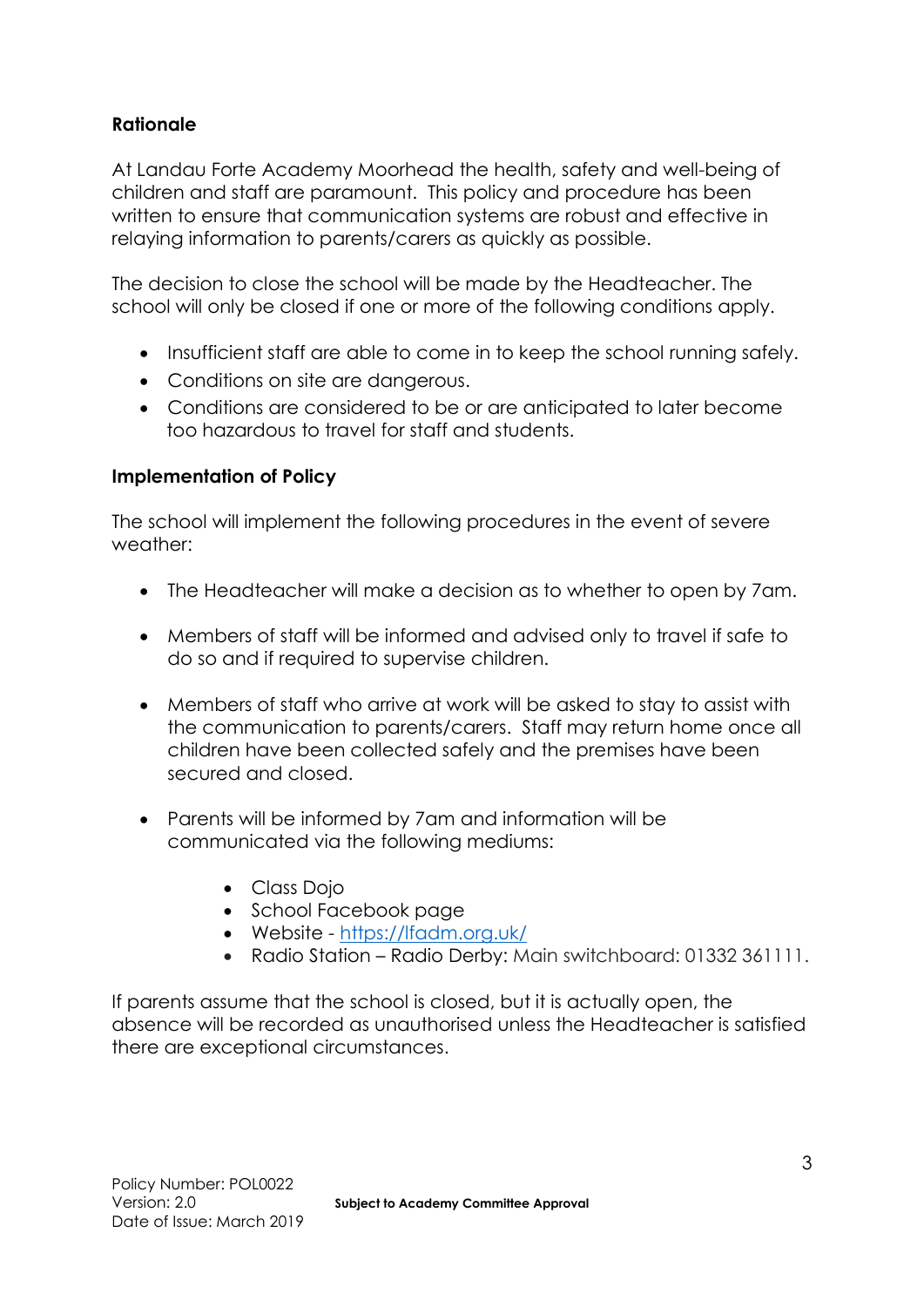### **Severe Weather during Session**

In the event of severe weather during a session Landau Forte Academy Moorhead will implement the following procedures:

- The Headteacher will make a decision as to whether the school should close and send children home. This decision will be based on health and safety issues, weather forecasts and the safety of children travelling home.
- If the decision is made to close, parents/carers will be contacted by telephone/text message to arrange to collect their children.
- Staff will remain until all children have left the premises.

### **Disability Equality Impact Assessment**

This policy has been written with reference to and in consideration of the school's Disability Equality Scheme. Assessment will include consideration of issues identified by the involvement of disabled children, staff and parents and any information the school holds on disabled children, staff and parents.

#### **Any questions or concerns regarding this policy should be made toMrs McNeil, Headteacher.**